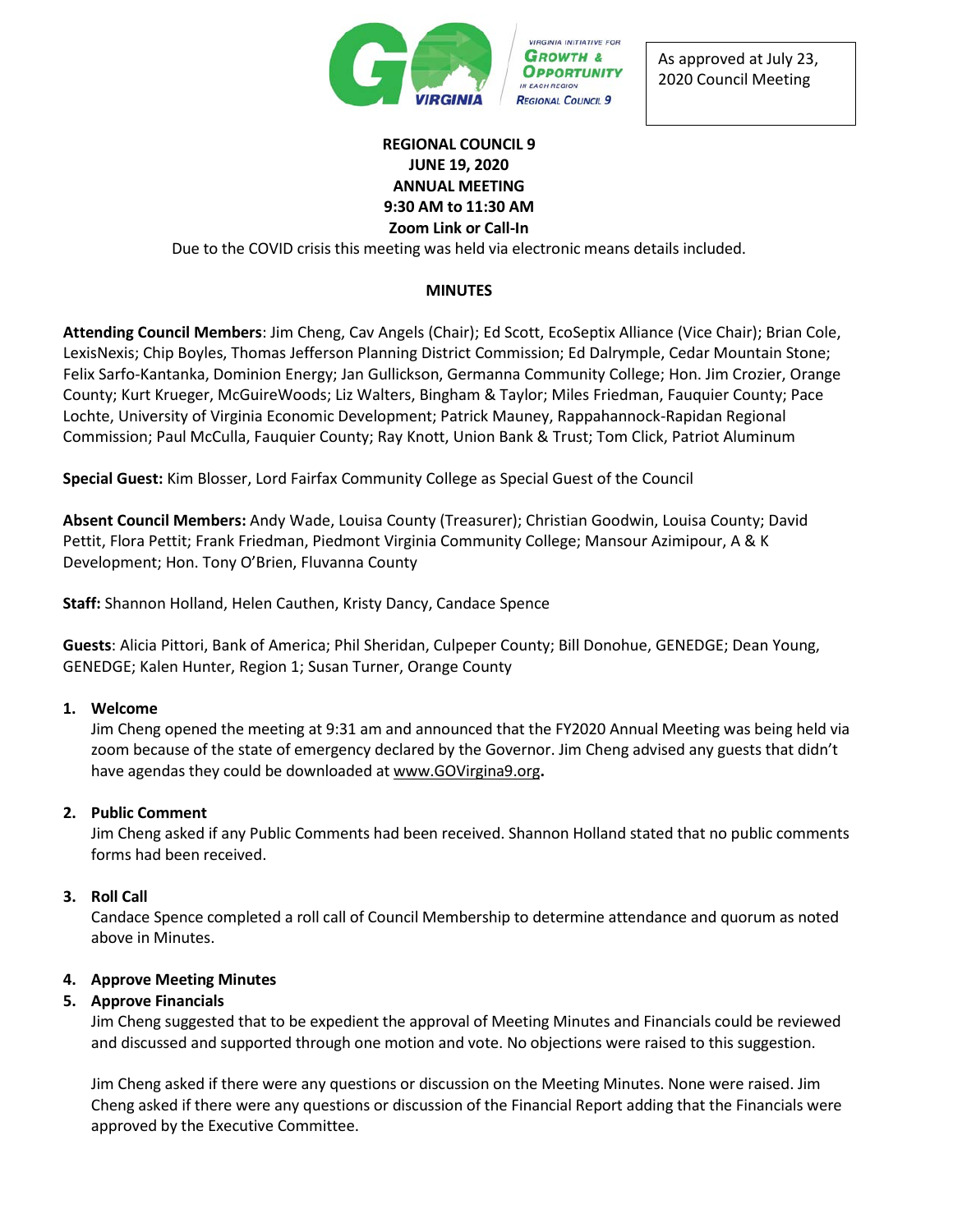*Ray Knott made a motion to approve the Meeting Minutes and Financials as presented. Brian Cole seconded the motion. A roll call vote was taken and the motion carried.* 

#### **6. Council Calendar**

Jim Cheng advised the Council that the Executive Committee set a new Council Meeting date for July 23rd in order to open up the opportunity for grants to advance to the September 3 GO Virginia Board meeting and to give the new Chair a meeting early in the new fiscal year.

## **7. Vote to Accept Public Sector Appointments**

## **8. Vote on Private Sector Slate - Members, Officers & Executive Committee**

Jim Cheng suggested that the Slate for Approval and the Slate for Voting be combined into one review, motion and roll call vote. There were no objections. Brian Cole, as a Member of the Nominating Committee, stated that the Slate should be updated to reflect the following:

- Dr. Kim Blosser, Lord Fairfax Community College, will serve in the vacating Community College seat
- Dr. Frank Friedman, PVCC, will serve as Special Guest of the Council
- Liz Walters, Bingham & Taylor, will continue serving in the VCW Piedmont Chair role
- Alicia Pitorri, Bank of America, is appointed by the Central Virginia Partnership Executive Committee, subject to approval at their annual meeting

Jim Cheng asked if there were any nominations from the floor. None were offered.

## *Miles Friedman made a motion to accept and approve the Slates as provided and amended with the Nominating Committee updates. Felix Sarfo-Kantanka seconded the motion. A roll call vote was taken. The motion carried.*

#### **(Approved Slate included in Minutes)**

#### **9. Strike Force Update**

Ed Scott reminded the Council that the status of the Strike Force as an apparatus for reviewing and approving ERR FAST ACCESS and ECB less than 100k was up for review at the Annual Meeting as stipulated at the April 30 meeting. Ed Scott noted that the Strike Force had met five times to review proposals. Three ERR FAST ACCESS projects were approved and one ECB Project was approved. There is \$70,500 remaining in ERR FAST ACCESS and \$150,000 of Per Capita ECB < 100k and the Strike Force was willing to continue meeting until funds are expended.

During the discussion Tom Click asked Shannon Holland to explore a report that shows project funds awarded by regional Council. Shannon Holland will pursue this information with DHCD.

### **10. Vote on Strike Force Status**

*Jan Gullickson made a motion that the Strike Force continue until available funds are expended and that the Council Chair write a letter to DHCD or the GO Virginia Board requesting that additional ERR funds be made available for FAST ACCESS. Tom Click seconded the motion. A roll call vote was taken. The motion carried.* 

# **11. Letter of Support for Competitive Project:** *Retooling Virginia Manufacturers for Strategic Industries*

Jim Cheng introduced Bill Donohue of GENEDGE who was attending to present the "Retooling" competitive proposal led by Region 1. Kalen Hunter, Region 1, and Dean Young, GENEDGE both joined the call during the conversation as it come up earlier on the agenda than expected.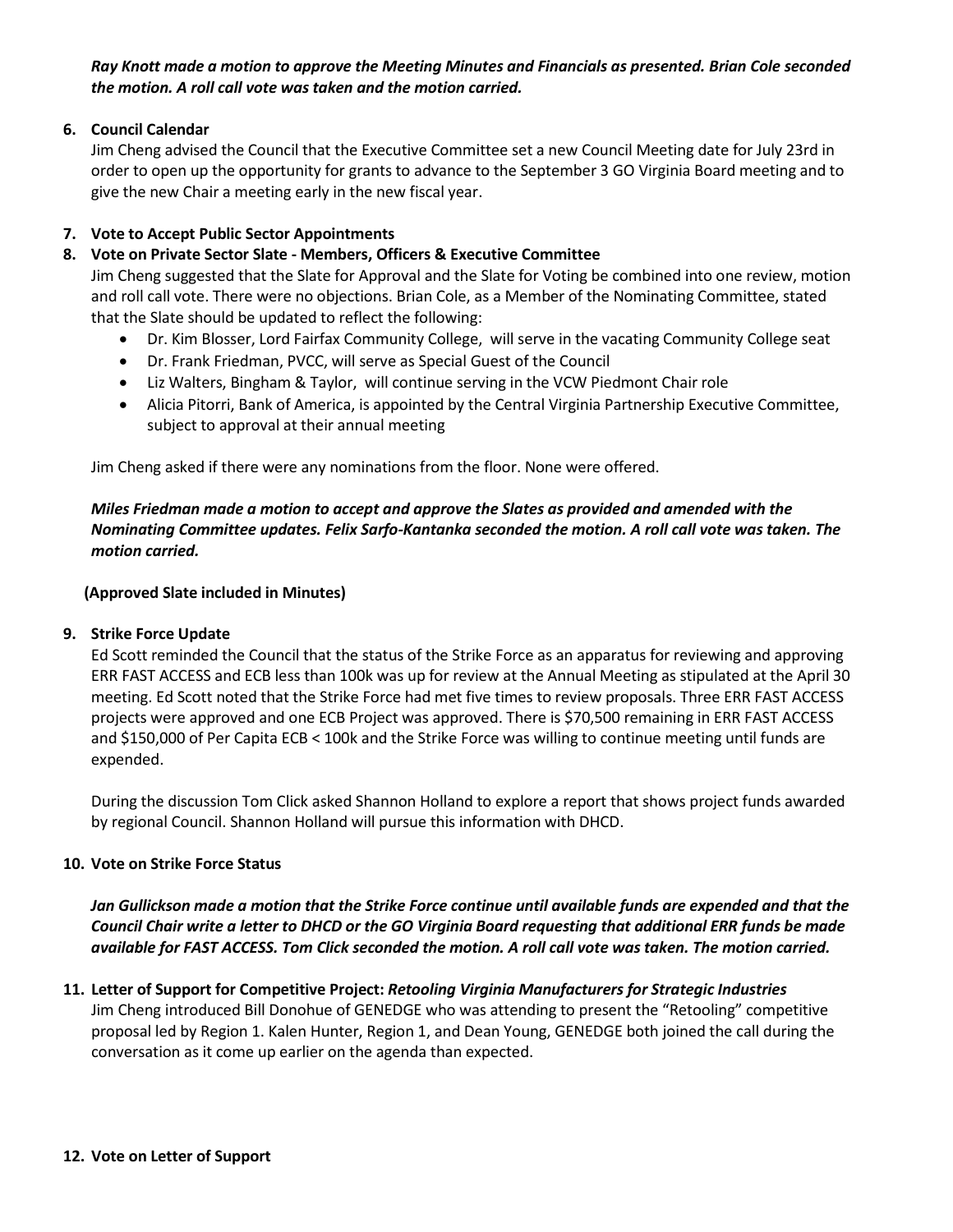## *Tom Click made a motion to provide a Region 9 Council Letter of Support for the "Retooling" competitive project. Jim Crozier seconded the motion. A roll call vote was taken. The motion carried.*

## **13. Chair Update**

Jim Cheng directed the group to the Annual Report on Growth Plan Implementation to highlight some of the successes of Region 9. Jim Cheng noted that the Council had much to be proud of since its formation and that in the last year the Council had a strong pipeline and responded quickly to launch the Strike Force in response to COVID. Jim Cheng, referring to the chart in the Annual Report noted that Region 9 has, to date, awarded 2.7 million dollars in grants that leveraged almost 6.8 million dollars in match and other leverage.

Finally, Jim Cheng expressed his appreciation for the support of the Council members over the past year and he thanks those who were stepping up to new roles and to those stepping away from roles. Finally, Jim Cheng noted that he'd like to thank David Pettit and Shelby Bruguiere for their service and he welcomed new Council Members that would be joining on July 1.

#### **14. Director Update**

Shannon Holland stated that Director Updates for April and June were included in the packet and she asked for any feedback on prior year activities and ideas to consider going into the new fiscal year.

## **15. Other Business**

Jim Cheng noted that the draft contract template included as new business still needed some work with legal counsel and would therefore be tabled for another meeting.

## **16. Adjourn**

## *Tom Click made a motion to adjourn the meeting at 10:29 am. Ed Dalrymple seconded the motion. The motion carried.*